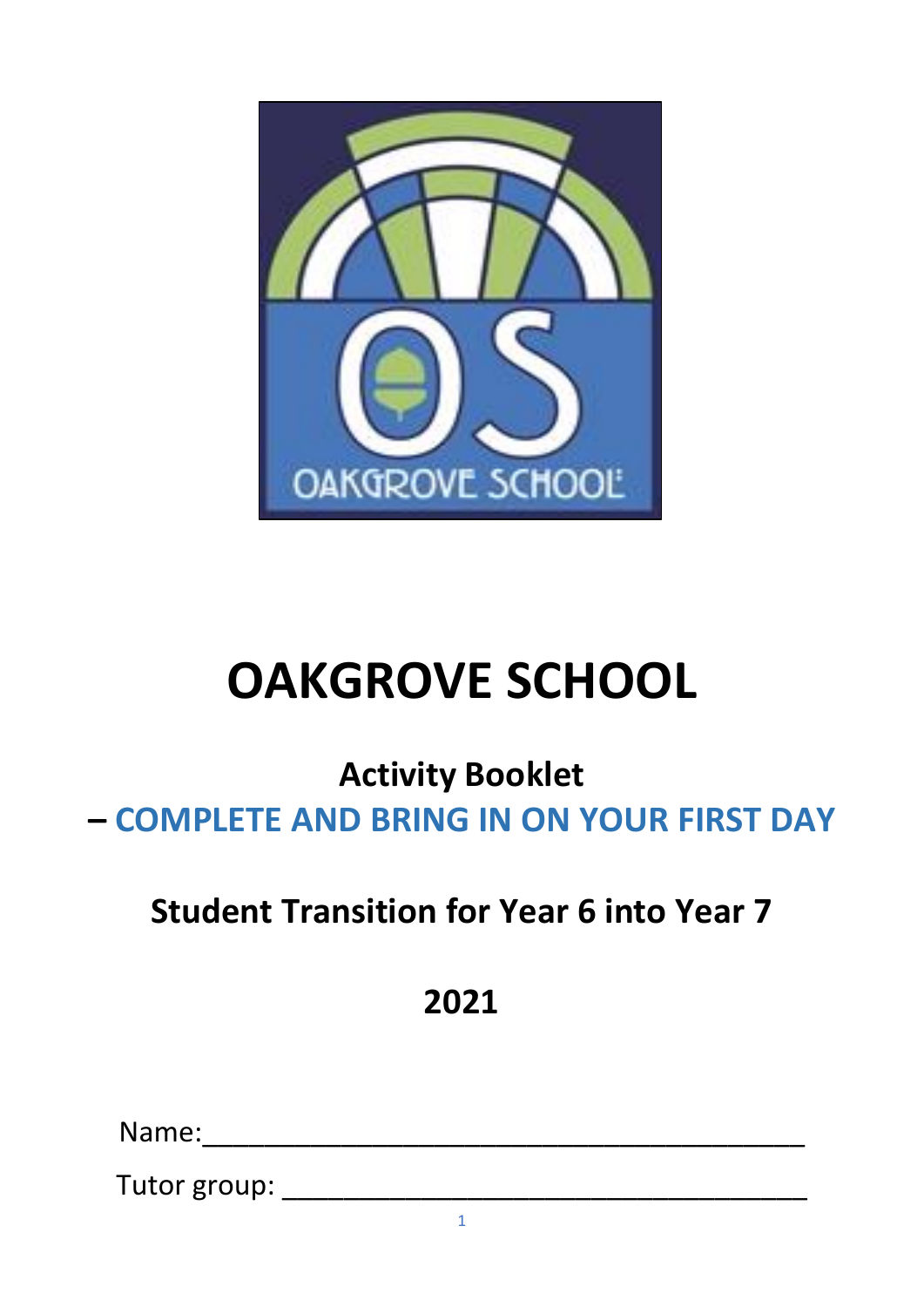## **My Journey So Far**

Life is a journey! Think back through primary school and write down your favourite memories or events that have shaped you to become the amazing person you are!

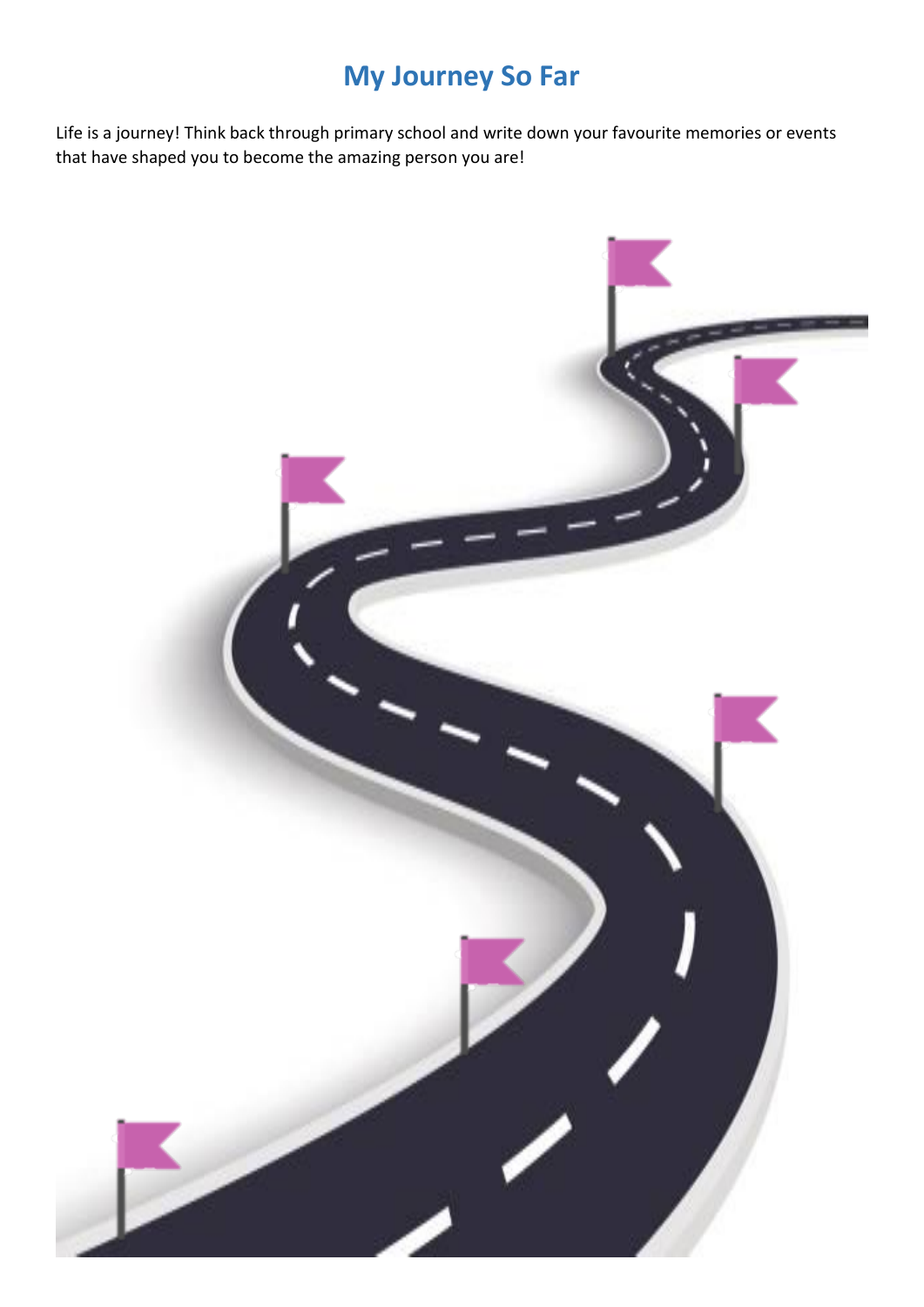## **My New Secondary School Quiz**

\_\_\_\_\_\_\_\_\_\_\_\_\_\_\_\_\_\_\_\_\_\_\_\_\_\_\_\_\_\_\_\_\_\_\_\_\_\_\_\_\_\_\_\_\_\_\_\_\_\_\_\_\_\_\_\_\_\_\_\_\_\_\_\_\_\_\_\_\_\_\_\_\_\_\_\_\_\_\_\_\_\_\_\_

\_\_\_\_\_\_\_\_\_\_\_\_\_\_\_\_\_\_\_\_\_\_\_\_\_\_\_\_\_\_\_\_\_\_\_\_\_\_\_\_\_\_\_\_\_\_\_\_\_\_\_\_\_\_\_\_\_\_\_\_\_\_\_\_\_\_\_\_\_\_\_\_\_\_\_\_\_\_\_\_\_\_\_\_\_\_\_\_\_\_\_\_

\_\_\_\_\_\_\_\_\_\_\_\_\_\_\_\_\_\_\_\_\_\_\_\_\_\_\_\_\_\_\_\_\_\_\_\_\_\_\_\_\_\_\_\_\_\_\_\_\_\_\_\_\_\_\_\_\_\_\_\_\_\_\_\_\_\_\_\_\_\_\_\_\_\_\_\_\_\_\_\_\_\_\_\_

\_\_\_\_\_\_\_\_\_\_\_\_\_\_\_\_\_\_\_\_\_\_\_\_\_\_\_\_\_\_\_\_\_\_\_\_\_\_\_\_\_\_\_\_\_\_\_\_\_\_\_\_\_\_\_\_\_\_\_\_\_\_\_\_\_\_\_\_\_\_\_\_\_\_\_\_\_\_\_\_\_\_\_\_

\_\_\_\_\_\_\_\_\_\_\_\_\_\_\_\_\_\_\_\_\_\_\_\_\_\_\_\_\_\_\_\_\_\_\_\_\_\_\_\_\_\_\_\_\_\_\_\_\_\_\_\_\_\_\_\_\_\_\_\_\_\_\_\_\_\_\_\_\_\_\_\_\_\_\_\_\_\_\_\_\_\_\_\_

\_\_\_\_\_\_\_\_\_\_\_\_\_\_\_\_\_\_\_\_\_\_\_\_\_\_\_\_\_\_\_\_\_\_\_\_\_\_\_\_\_\_\_\_\_\_\_\_\_\_\_\_\_\_\_\_\_\_\_\_\_\_\_\_\_\_\_\_\_\_\_\_\_\_\_\_\_\_\_\_\_\_\_\_

\_\_\_\_\_\_\_\_\_\_\_\_\_\_\_\_\_\_\_\_\_\_\_\_\_\_\_\_\_\_\_\_\_\_\_\_\_\_\_\_\_\_\_\_\_\_\_\_\_\_\_\_\_\_\_\_\_\_\_\_\_\_\_\_\_\_\_\_\_\_\_\_\_\_\_\_\_\_\_\_\_\_\_\_

\_\_\_\_\_\_\_\_\_\_\_\_\_\_\_\_\_\_\_\_\_\_\_\_\_\_\_\_\_\_\_\_\_\_\_\_\_\_\_\_\_\_\_\_\_\_\_\_\_\_\_\_\_\_\_\_\_\_\_\_\_\_\_\_\_\_\_\_\_\_\_\_\_\_\_\_\_\_\_\_\_\_\_\_

\_\_\_\_\_\_\_\_\_\_\_\_\_\_\_\_\_\_\_\_\_\_\_\_\_\_\_\_\_\_\_\_\_\_\_\_\_\_\_\_\_\_\_\_\_\_\_\_\_\_\_\_\_\_\_\_\_\_\_\_\_\_\_\_\_\_\_\_\_\_\_\_\_\_\_\_\_\_\_\_\_\_\_\_

\_\_\_\_\_\_\_\_\_\_\_\_\_\_\_\_\_\_\_\_\_\_\_\_\_\_\_\_\_\_\_\_\_\_\_\_\_\_\_\_\_\_\_\_\_\_\_\_\_\_\_\_\_\_\_\_\_\_\_\_\_\_\_\_\_\_\_\_\_\_\_\_\_\_\_\_\_\_\_\_\_\_\_\_

\_\_\_\_\_\_\_\_\_\_\_\_\_\_\_\_\_\_\_\_\_\_\_\_\_\_\_\_\_\_\_\_\_\_\_\_\_\_\_\_\_\_\_\_\_\_\_\_\_\_\_\_\_\_\_\_\_\_\_\_\_\_\_\_\_\_\_\_\_\_\_\_\_\_\_\_\_\_\_\_\_\_\_\_

Use Oakgrove School's **website** to find the answer to the following questions.

- 1. What is the name of the Headteacher?
- 2. What time does the school day start and end?

3. How many lessons are there before break?

4. What time is morning break?

5. What are the school rules on mobile phones in school?

6. Does the school have houses? If so, what are they called?

7. What does AFL stand for?

8. Name one piece of essential school equipment?

9. What subjects do students study in Years 7-9?

10. A. Name some of the extracurricular or enrichment activities that are available.

B. Are there any you would like to join? What are your interests?

**There will be a prize for the winning tutor group on this quiz so make sure you try to fill all of the questions in and bring it with you in September!** 

\_\_\_\_\_\_\_\_\_\_\_\_\_\_\_\_\_\_\_\_\_\_\_\_\_\_\_\_\_\_\_\_\_\_\_\_\_\_\_\_\_\_\_\_\_\_\_\_\_\_\_\_\_\_\_\_\_\_\_\_\_\_\_\_\_\_\_\_\_\_\_\_\_\_\_\_\_\_\_\_\_

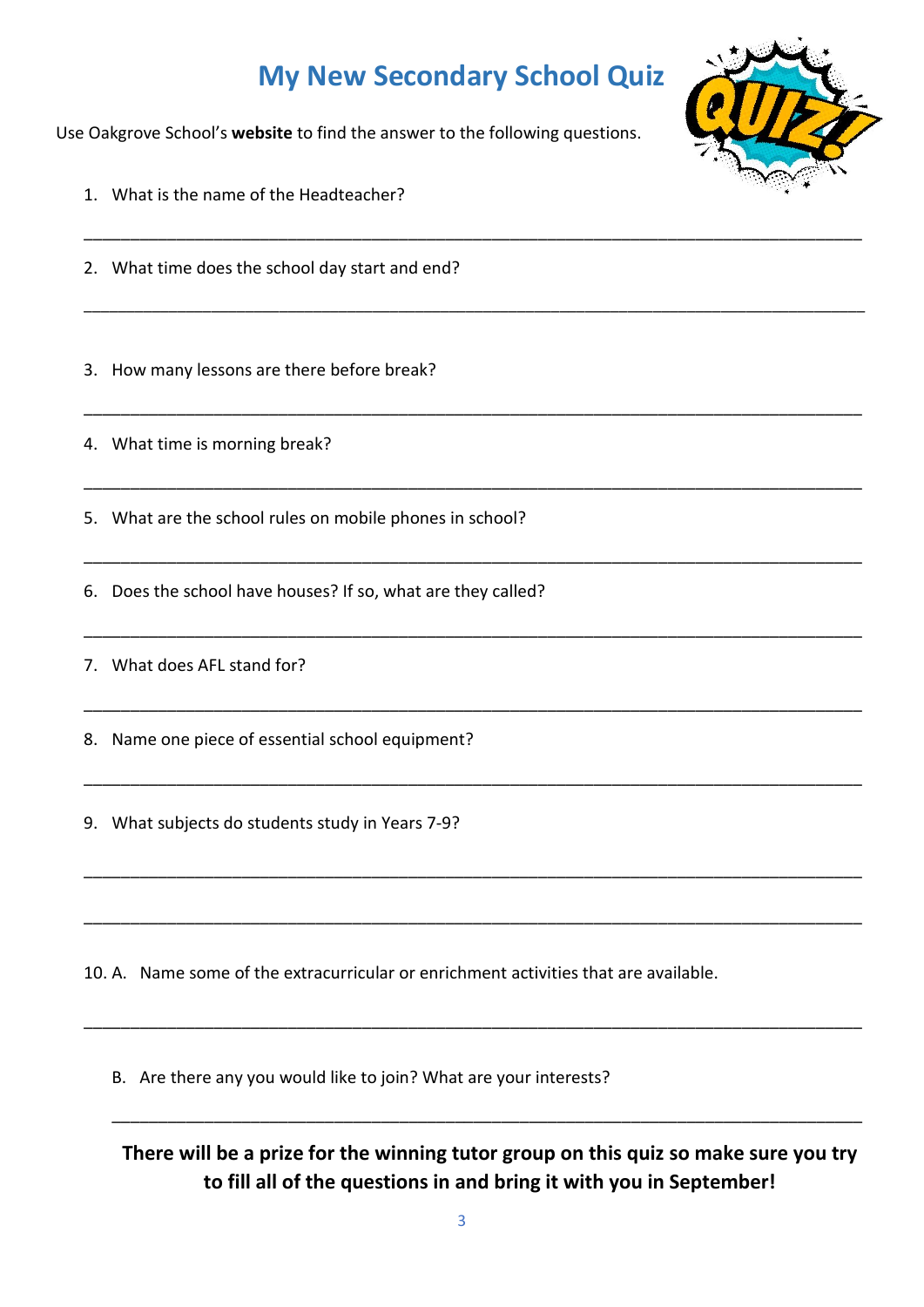## What will you do if....?

Talk through the following with a trusted adult or older sibling and write down what you will do if they arise.



You miss the bus or arrive late to school?  $\bullet$ 

• You feel unwell?

• You lose your lunch money or find you have no money on your school account?

• You forget your PE kit or homework?

• You get lost?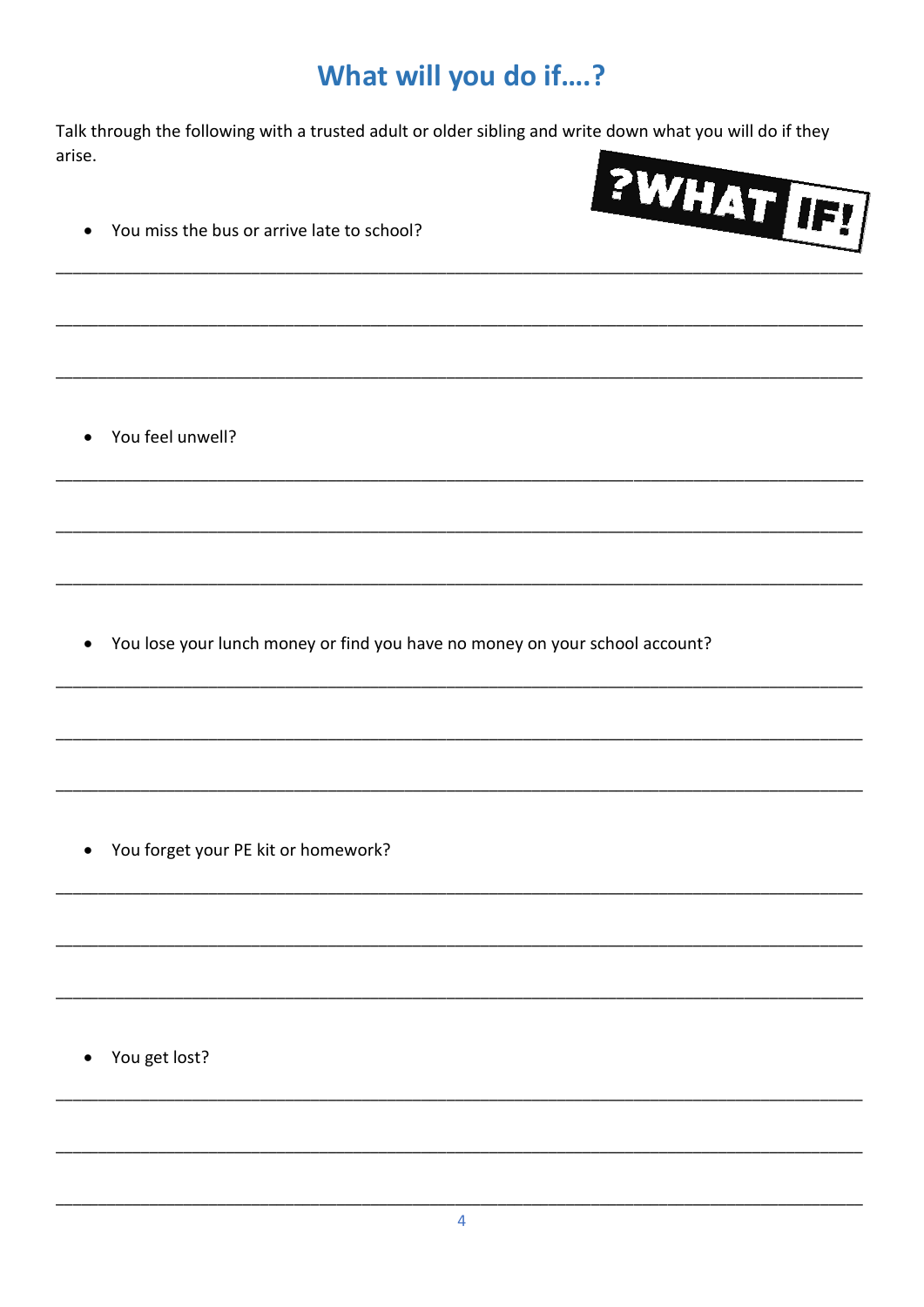## **My feelings about Oakgrove**



What are you looking forward to about starting secondary school?  $\bullet$ 

Do you have any worries or concerns, or anything making you a bit nervous?  $\bullet$ 

• Write down if you have any questions about starting Oakgrove School.

• What do you think you could do better at or improve on from Year 6?

Write down something about yourself that you might share with someone in your tutor group.  $\bullet$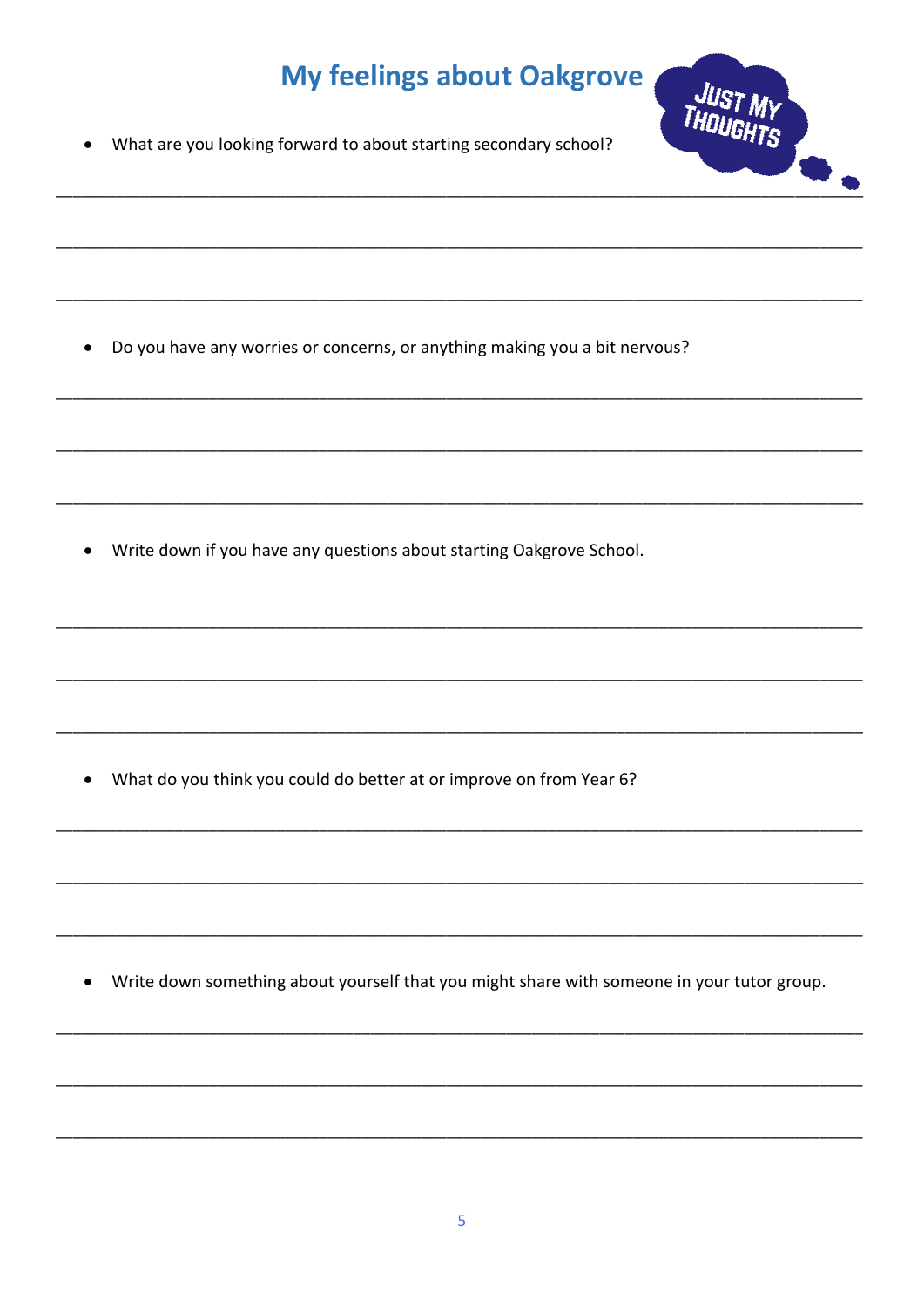## **Subjects at Oakgrove**

Which school subjects can you find below in the wordsearch – they are vertical, horizontal and diagonal!

| ${\sf M}$    | A            | F            | $\mathsf{S}$ | E            | $\mathsf{H}$ | M            | $\mathsf G$           | E                         | O            | $\mathsf{H}$             | $\mathsf{I}$ | ${\sf M}$    | J              | E                         | E                        | A                              |
|--------------|--------------|--------------|--------------|--------------|--------------|--------------|-----------------------|---------------------------|--------------|--------------------------|--------------|--------------|----------------|---------------------------|--------------------------|--------------------------------|
| F            | M            | $\mathsf{A}$ | M            | W            | $\mathsf S$  | L            | $\bigcup$             | $\mathsf{S}$              | M            | $\overline{\phantom{a}}$ | $\mathsf{S}$ | E            | T              | T                         | $\overline{\phantom{a}}$ | $\mathsf{S}$                   |
| $\mathsf{R}$ | U            | $\mathsf D$  | A            | $\mathsf{N}$ | $\mathsf C$  | E            | Z                     | $\mathsf{S}$              | A            | $\mathsf C$              | $\mathsf{P}$ | $\mathsf N$  | $\bigcup$      | $\boldsymbol{\mathsf{H}}$ | A                        | $\mathsf{I}$                   |
| A            | F            | G            | T            | $\mathsf{R}$ | D            | P            | W                     | $\mathsf{R}$              | $\vert$      | $\overline{\phantom{a}}$ | A            | G            | T              | $\overline{\phantom{a}}$  | $\hbox{N}$               | $\bigcup$                      |
| H            | $\mathsf{S}$ | $\mathsf{R}$ | H            | ${\sf P}$    | G            | $\mathsf{R}$ | $\mathsf T$           | E                         | $\hbox{N}$   | $\mathsf C$              | $\vert$      | Τ            | $\bigcirc$     | $\mathsf C$               | A                        | O                              |
| $\bigcup$    | Τ            | A            | $\mathsf{S}$ | L            | $\bigcup$    | B            | $\mathsf{N}$          | Y                         | R            | A                        | N            | E            | $\mathsf{R}$   | $\mathsf S$               | $\mathsf S$              | L                              |
| $\sf T$      | $\mathsf U$  | $\sf B$      | $\bigcup$    | Ε            | $\mathbf{I}$ | $\mathsf C$  | $\hbox{\large \bf Q}$ | L                         | E            | $\mathsf{R}$             | M            | Χ            | Τ              | A                         | S                        | $\mathsf S$                    |
| E            | Ε            | A            | U            | H            | Ε            | ${\sf M}$    | U                     | A                         | $\mathsf{H}$ | $\mathsf S$              | $\bigcup$    | $\mathsf D$  | $\overline{1}$ | $\hbox{N}$                | E                        | $\sf P$                        |
| ${\sf N}$    | F            | Χ            | L            | G            | E            | $\bigcirc$   | G                     | $\mathsf{R}$              | A            | ${\sf P}$                | H            | Y            | M              | D                         | M                        | A                              |
| $\mathbb G$  | $\mathbf{I}$ | ${\sf M}$    | T            | $\vee$       | M            | A            | $\mathbf{I}$          | T                         | Y            | E                        | $\bigcirc$   | $\mathsf{A}$ | E              | ${\sf M}$                 | $\sf B$                  | $\mathsf{N}$                   |
| L            | O            | A            | $\mathbf{I}$ | $\mathsf{I}$ | O            | T            | $\bigcirc$            | $\boldsymbol{\mathsf{H}}$ | R            | T                        | T            | $\mathsf{S}$ | $\mathsf C$    | $\bigcirc$                | L                        | $\begin{array}{c} \end{array}$ |
| $\mathsf{I}$ | ${\sf P}$    | $\sf T$      | E            | E            | L            | G            | $\mathsf{R}$          | D                         | U            | $\bigcirc$               | E            | $\mathsf{R}$ | A              | $\mathsf{R}$              | Υ                        | $\mathsf{S}$                   |
| $\mathsf{S}$ | $\mathsf{P}$ | U            | F            | O            | $\mathsf{S}$ | E            | E                     | K                         | $\mathsf{R}$ | M                        | $\mathsf{P}$ | Τ            | T              | A                         | E                        | $\mathsf{H}$                   |
| Н            | $\mathbf{I}$ | $\mathsf{S}$ | $\mathsf T$  | $\bigcirc$   | $\mathsf{R}$ | Y            | $\mathsf{S}$          | $\mathsf C$               | $\mathsf{S}$ | A                        | $\mathsf{S}$ | M            | E              | L                         | $\mathsf{R}$             | A                              |
| E            | $\mathsf{N}$ | $\bigcup$    | V            | E            | $\mathsf P$  | $\mathsf{I}$ | F                     | J                         | $\mathsf N$  | $\bigcirc$               | M            | $\bigcup$    | $\mathsf{R}$   | S                         | B                        | K                              |
| $\mathsf J$  | $\mathsf{K}$ | $\mathsf C$  | $\mathsf{A}$ | $\mathsf T$  | Ε            | $\mathsf{R}$ | $\mathbf{I}$          | $\hbox{N}$                | G            | $\mathsf C$              | $\mathsf{N}$ | A            | $\mathsf{R}$   | $\mathsf P$               | $\bigcup$                | M                              |
| Y            | Z            | $\mathsf X$  | T            | L            | $\mathsf S$  | V            | $\mathsf{Z}$          | $\mathsf{C}$              | O            | M                        | $\mathsf{P}$ | $\bigcup$    | Τ              | $\mathsf{l}$              | $\mathsf{N}$             | G                              |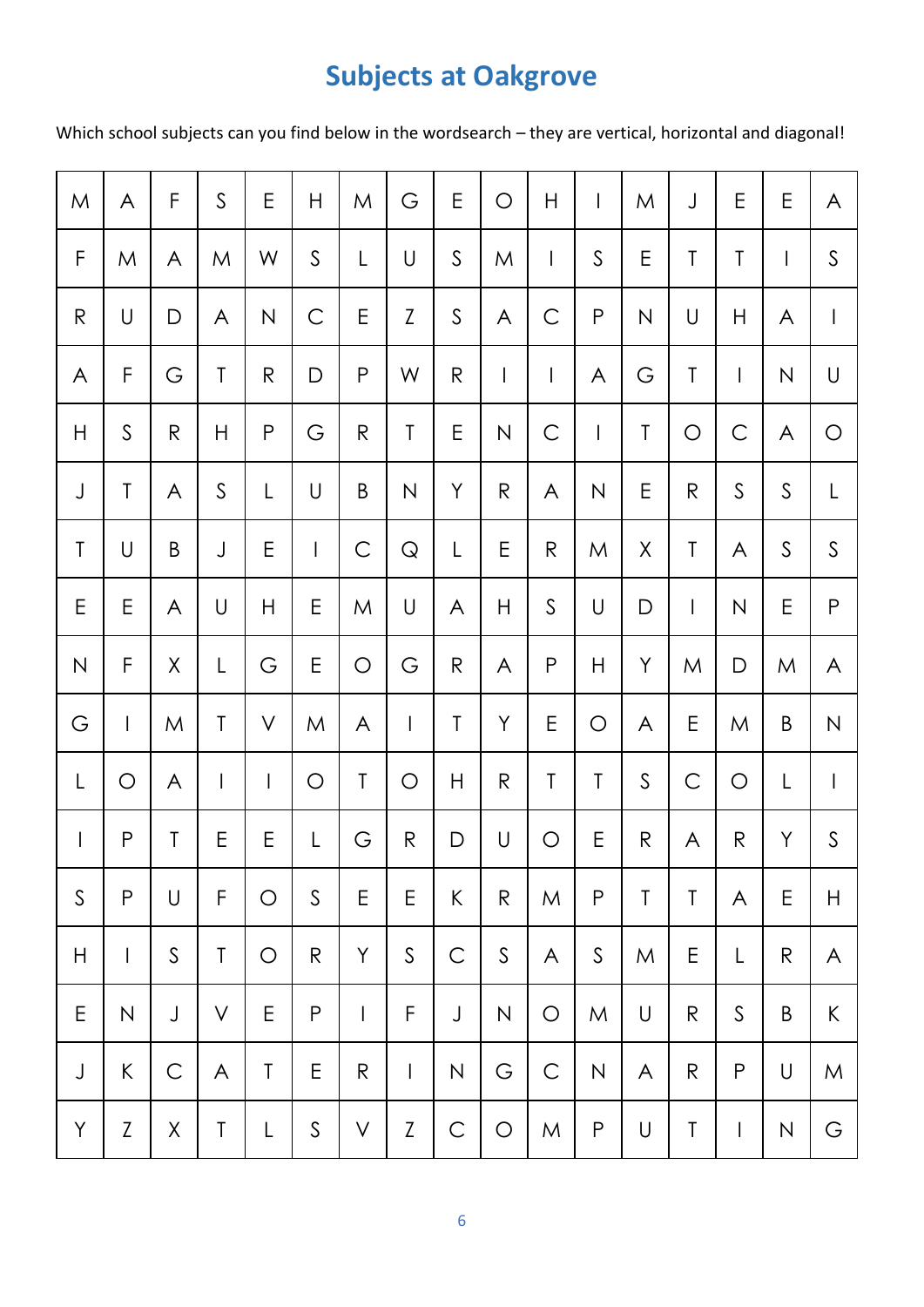





Getting to Oakgrove School safely is just as important as being there. In the box below, write down or draw the route you are going to take to school (whether that's walking, cycling, driving or by bus). Identify spots where there could be hazards (e.g. busy roads) and explain how you will manage this safely! If you are planning to take the bus research which number bus you need to take and what time it leaves and arrives at school.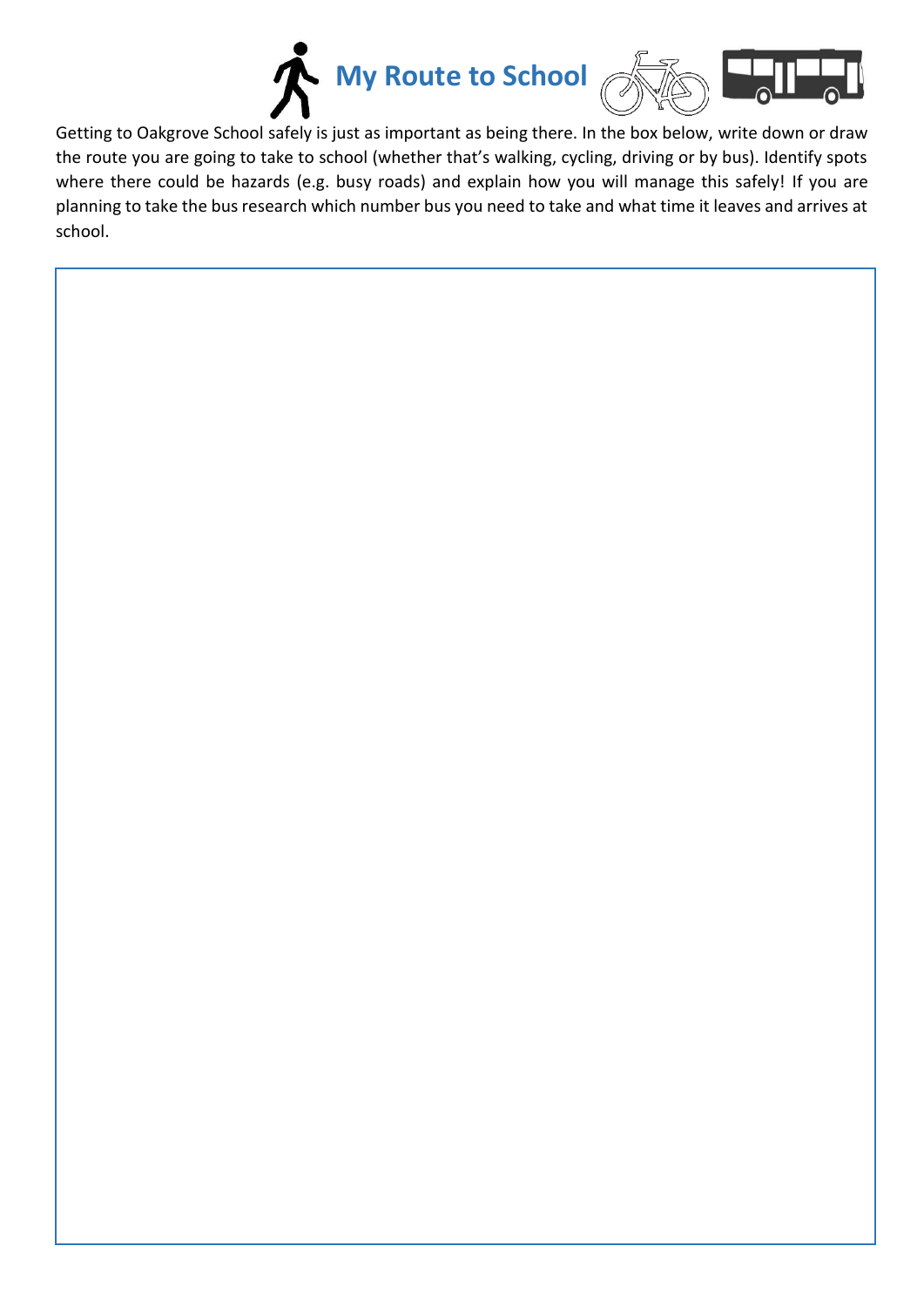### **What is expected of me at Oakgrove School?**

The Attitude for Learning of students at Oakgrove is crucial to their success. It applies to the way we choose to conduct ourselves, the way that we behave towards other people, and the way that we behave in our lessons. They are expectations, because we are expected to behave in this way; it is not a choice. The expectation that we have is that we all behave in a way that means that we are calm, collected and respectful towards one another, and that we arrive for our lessons punctual and prepared.

#### **Label the boxes to match them to one or more of the expected behaviours below:**

- **C** = Calm and collected
- **P** = Punctual and prepared
- **R** = Respectful and responsible

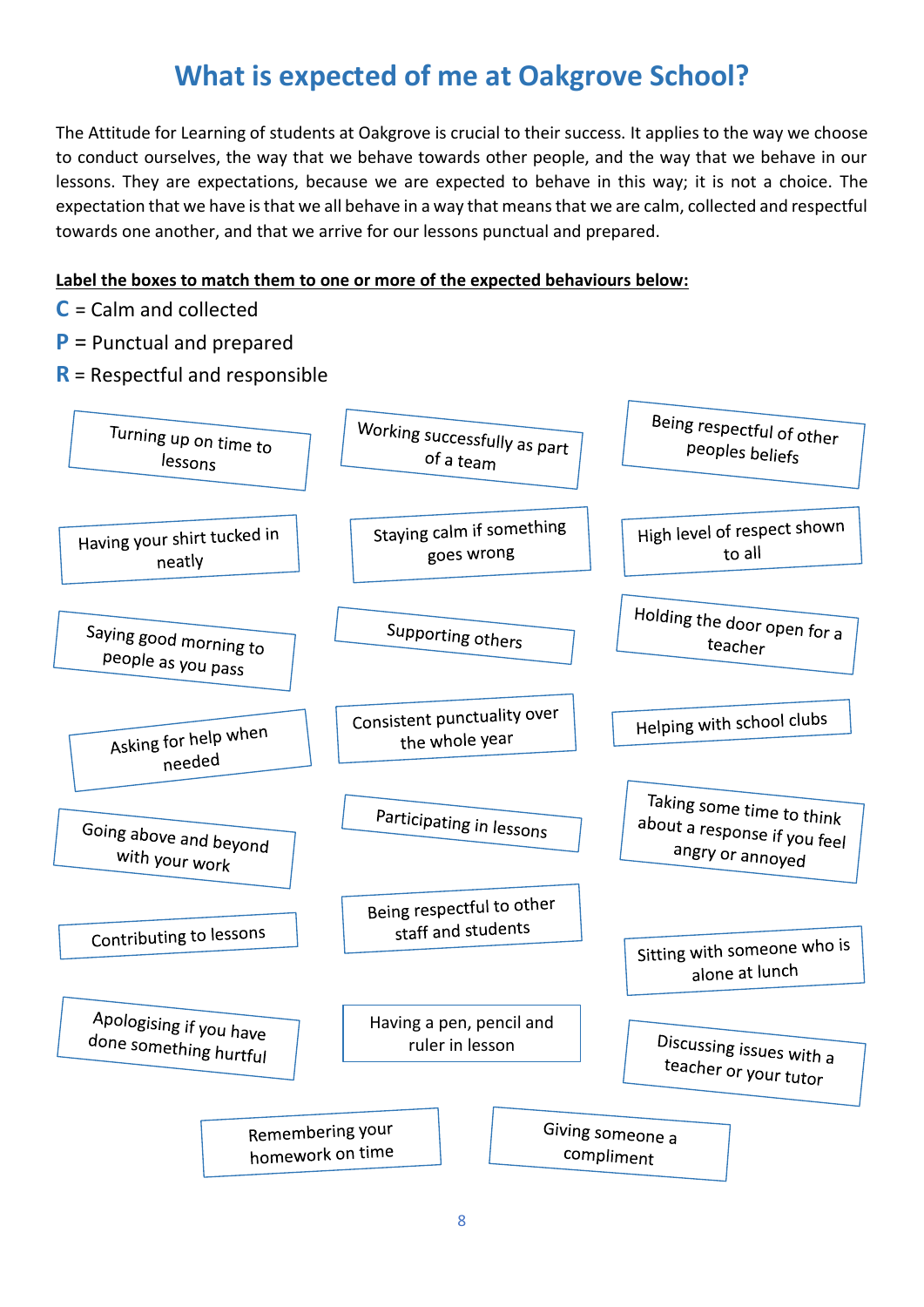## **My Goals for Secondary School**

When you go to Secondary School, you will learn a huge number of new skills, and improve skills you have practiced in Primary School. In the goal below write in **6 or more** new skills or things you'd like to build on in your years at Secondary School. Use the list below as ideas or create your own goals.



| Be in a school play or<br>production         | Speak another language              | Represent Oakgrove School<br>in a national competition |
|----------------------------------------------|-------------------------------------|--------------------------------------------------------|
| Learn to play a<br>musical instrument        | Volunteer in the<br>local community | Travel to another country                              |
| Play for a school team                       | Learn First Aid                     | Read new books                                         |
| Learn how to manage money                    | Cook a new meal from scratch        | Become a form representative                           |
| Create a piece of art                        | Raise money for charity             | Become a Learning Ambassador                           |
| Embrace a challenge and<br>learn a new skill | Join an after school club           | Improve or learn to<br>sing or dance                   |
| Make new friends<br>from other schools       | Work as part of a team              | Try camping and the<br>Duke of Edinburgh Award         |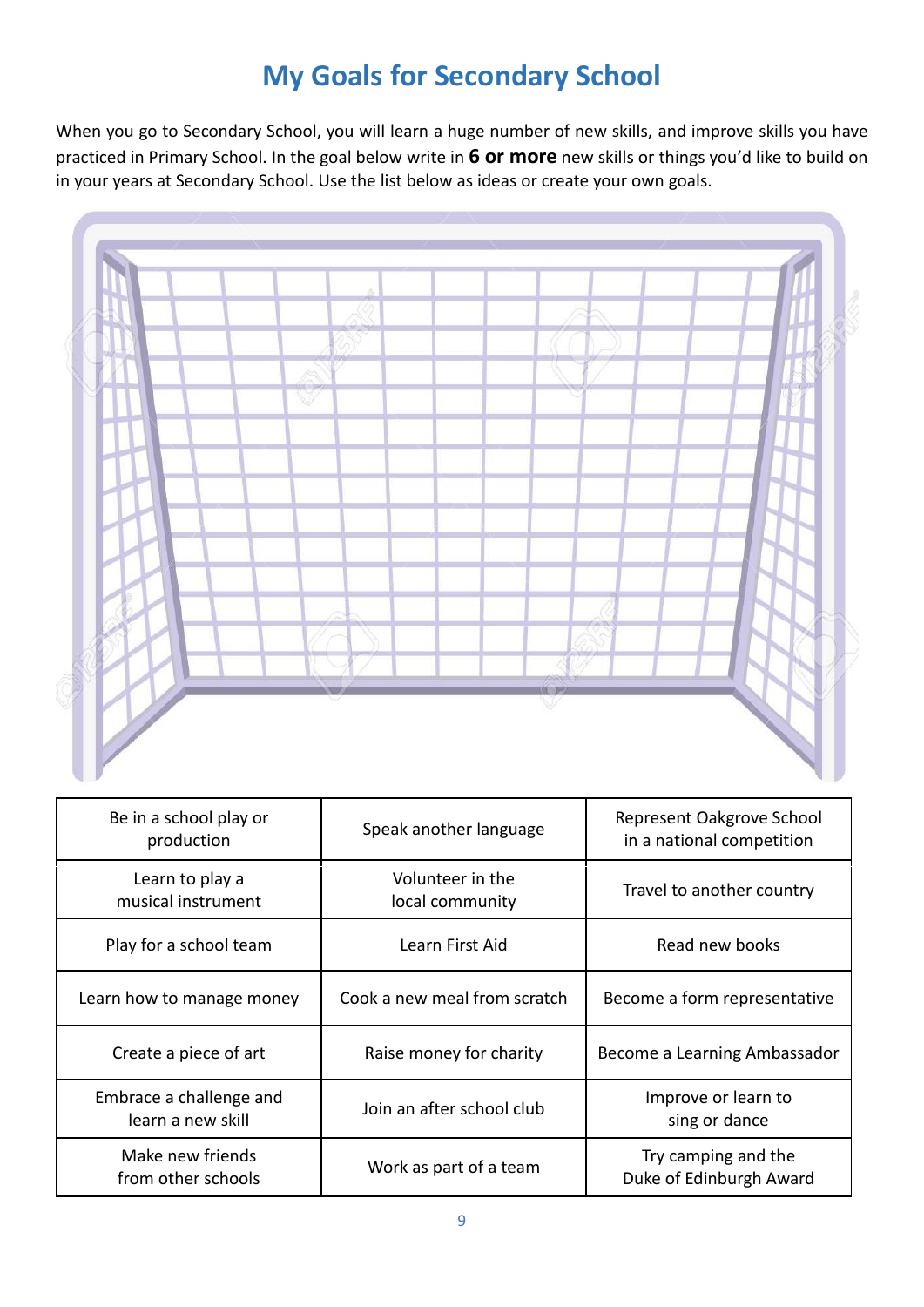

**Design a House Mascot** 

Your task is going to be to design a mascot for your House. A mascot is meant to represent your House and gets everyone in the mood for big occasions like fundraising events, competitions and sporting events.

*Examples of some sporting mascots for inspiration:* 









To help you with your design, fill in the plan below:

Your House and House colour:

Adjectives which best describe your House mascot:

How will your mascot motivate members of your House?

Now, draw your design in the space below. Make sure your design is clearly labelled and that you have explained each element. Good luck!